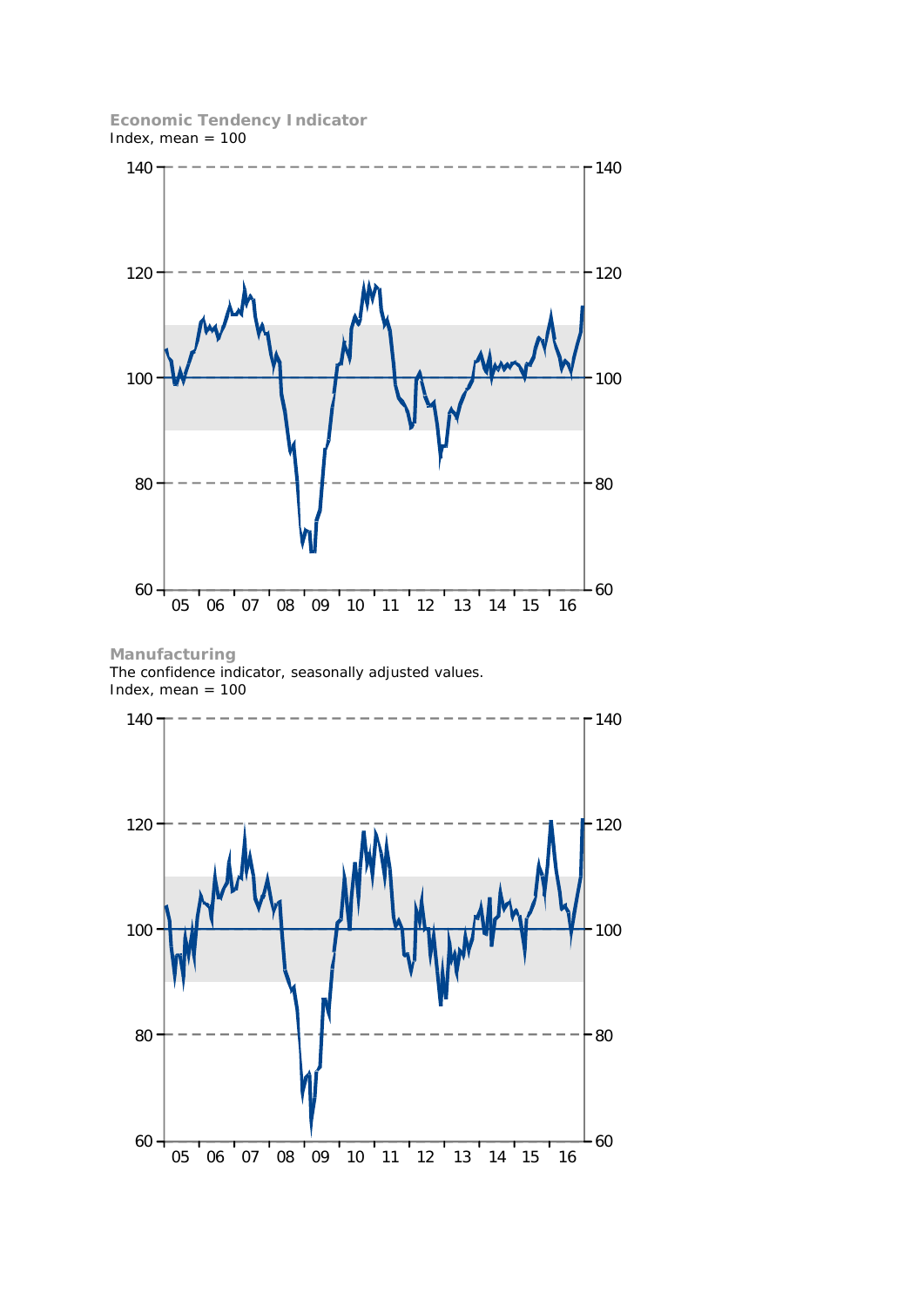## **Building and civil engineering**

The confidence indicator, seasonally adjusted values. Index, mean  $= 100$ 



**Retail Trade** The confidence indicator, seasonally adjusted values. Index, mean  $= 100$